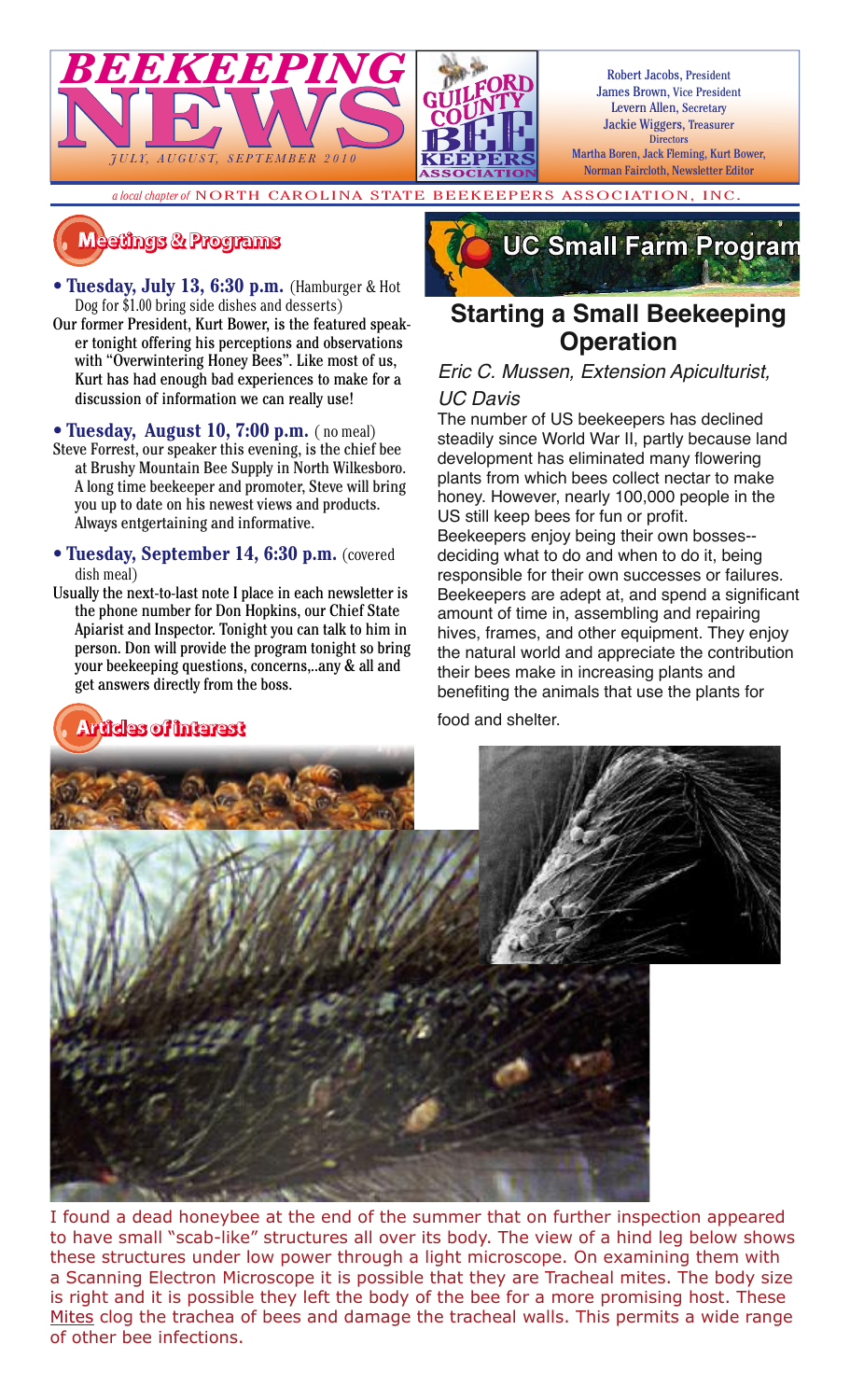#### **WIABC News**

#### Bee 'foot and mouth' on Australia's doorstep

**Posted Wed May 26, 2010 7:24pm AEST**

**Tasmanian beekeepers will be told at their annual conference in Launceston on Friday that the foot-and-mouth disease of their industry is on Australia's doorstep.**

They will consider a push for a national bee research institute to ward off a major bee parasite, the varroa mite.



Wildlife biologist Dr Graham Hall has told the Country Hour the bee industry has never faced a bigger challenge.

"The foot-and-mouth of the bee world is this thing called the varroa mite, and the varroa mite is in every honeyproducing country of the world, except Australia," Dr Hall said.

"Australia is encircled by varroa mite. It's in New Zealand, it's in Papua New Guinea, it's in Indonesia, so in all of our closest neighbours the foot-and-mouth of the bee world is present."

Dr Hall says the industry is concerned that Australia is at high risk of a major bee disease incursion.

He says beekeepers will discover that Australia is unprepared.

"There are many countries of the world who have active research programs on bees, for example Germany has eight bee research institutes, New Zealand I think has about three.

"Australia has none. And yet we're talking about bees being involved in food production in Australia that's worth between four and six billion dollars a year."

#### **Beekeeping buzz grows as bees continue dying -**

**2010-06-04**

The bad news is that America's beekeepers lost about 34 percent of their hives last winter to disease, starvation and Colony Collapse Disorder.

That's compared to a 29 percent national loss rate the year before.

The good news is that Virginia beekeepers lost only about 30 percent of their hives last winter. And the buzz about beekeeping continues to grow, according to State Apiarist Keith Tignor with the Virginia Department of Agriculture and Consumer Services.

## The Salt Lake Tribune

#### **Africanized bees expanding in the Beehive state**

Agriculture » Inspectors have detected nearly 100 hives, mostly along southern tier.

#### **[By Dawn House](mailto:dawn@sltrib.com?subject=Salt%20Lake%20Tribune:%20Africanized%20bees%20expanding%20in%20the%20Beehive%20state)**

**[The Salt Lake Tribune](mailto:dawn@sltrib.com?subject=Salt%20Lake%20Tribune:%20Africanized%20bees%20expanding%20in%20the%20Beehive%20state)**Updated: 04/26/2010 07:19: 05 PM MDT

Three Africanized honeybees, are shown in this Dec. 16, 1998, file photo. The Utah Department of Agriculture says Africanized honey bees have been found in Washington and Kane counties in southern Utah. (Rober Csaillas / Associated Press file photo)

State inspectors have found nearly 100 colonies of Africanized bees in Washington, Iron and Kane counties since January 2009, when the aggressive insects were first detected in Utah.

Colonies, initially spotted in the St. George area, have also been found in Cedar City, Parowan, LaVerkin, Beryl, Modena and Kolob, said Larry Lewis, spokesman for the Utah Department of Agriculture and Food.

To determine the extent of the migration, inspectors are continuing to monitor the three southern Utah counties. And, they're setting up traps in Kane, Garfield, Beaver, Grand and San Juan counties.

...The only known attack on a Utahn occurred last August in the Iron County town of Beryl. The man, who unwittingly disturbed a hive inside an old tractor, was taken to the hospital and released the same day.

It's impossible to distinguish Africanized bees from their gentler European cousins without genetic testing, Lewis said. But Africanized bees are more aggressive in attacks, and they can pursue a victim for a quarter mile or more.

...Officials say Africanized insects should not be called killer bees. They've been linked to 14 fatalities in the U.S. since about 1990. By comparison, there are about 200 deaths each year from motorists colliding with deer.

#### **Getting Started in Beekeeping**

One knowledgeable beekeeper is needed for every 500 to 1,000 colonies. Without some experience and lots of sage advice, taking care of a commercial beekeeping operation would be overwhelming. Experienced beekeepers are full of advice.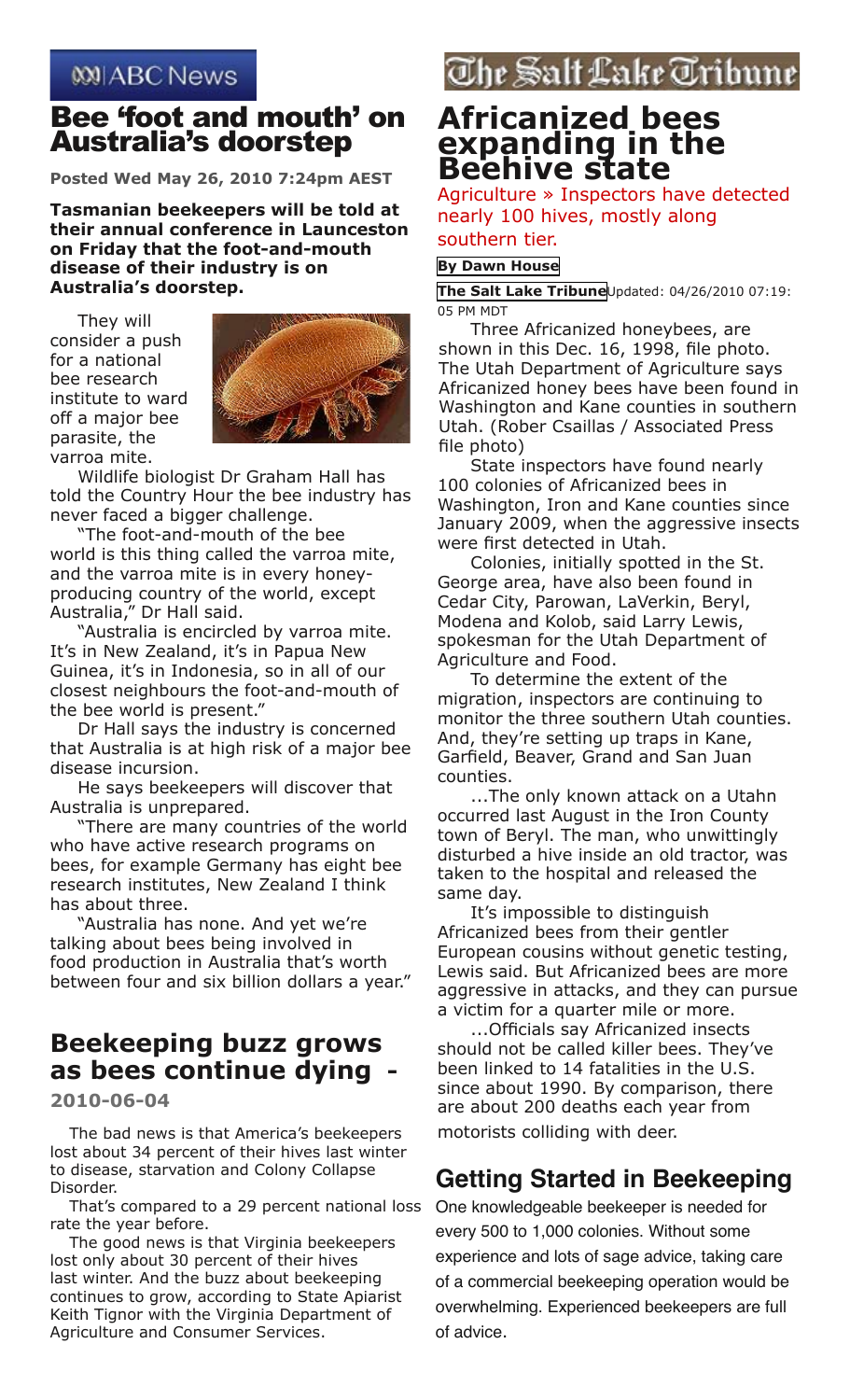

# What's Being Done to Study Honey Bee Health?

Several studies are underway to help better understand what's wrong with bees. Here's an overview.

April 27, 2010 at 10:37am by Kim Flottum

The bee season is already going strong in the western and southern parts of the U.S., with almond and other crop pollination already at full speed, along with thousands and thousands of honey bee queens being produced for beekeepers in all parts of the U.S. and even the world, and package bees being, well, packaged and sent all over too. Honey crops are already being made in some parts of the southeast, especially Florida (Tupelo, Ulee's golden crop is being made right now) and in the delta areas of the south... especially Mississippi.

For those of us in the central and northern areas of the country, the earliest blossoms have come and gone... the willows and maples are good examples, but the dandelions are in their first flush and that means it's finally beekeeping season.

The Apiary Inspectors Of America took their annual spring survey just a bit ago to determine winter colony loss , and it is expected to be higher than last year, and maybe even higher than the worst year's results of 35%. (The results are to be released... sometime. I wonder if Vegas takes bets on the number every year... that might be something to check into.) Colony Collapse Disorder showed its ugly head this past winter for sure. It's just time to wait and see how much damage it did... again.

And the USDA's Honey Bee Health project gets going again full speed, now that colonies are back on the road and getting clobbered with all manner of things not normal for a honey bee hive to have to live through.

Did you know that the USDA maintains four permanent labs charged with studying the honey bee? There's one near DC in Beltsville, Maryland. Another in Baton Rouge, Louisiana, and one in Weslaco, Texas, which is at the southern-most tip of southern Texas. The other one is in Tucson, Arizona. Each of these labs conducts research more or less specialized to the skills of the scientists at each lab. There are, of course, some skills that overlap each lab, but some of the scientists are quite specialized, while others are kind of generalists. It all works out.

When Congress decided to fund colony collapse disorder research, they certainly included this inhouse set of specialists, and charged them with an AreaWide Project to Improve Honey Bee Health. Specifically, they set these goals:

- to increase colony strength for pollination of almonds and subsequent crops;
- to demonstrate that resistant bee stocks reduce operating costs and increase survivorship;
- to demonstrate improved parasitic mite control with proper timing of application;
- to improve the content and delivery methods for carbohydrate and protein diets;
- to improve the integrated use of controls for pests and diseases including non-chemical beekeeping methodology.

To accomplish these goals, the Baton Rouge lab is focusing on bee stock improvement and evaluations and improving early spring buildup using genetic selection and colony size. They are looking closely at two USDA developed honeybee stocks... the Russian honey bees, and the Varroa sensitive hygiene trait (VSH) bees. The scientists at Beltsville are improving queen longevity, improving Nosema controls, investigating the antibiotic Tylosin, improving non-chemical Varroa limiters such as plastic drone comb and screen bottom boards, and identifying and mitigating stressors associated with migratory beekeeping.

The Tucson lab is looking at both carbohydrate and protein nutrient supplements focusing on a relatively new product called Megabee, and the miticidal properties of a naturally occurring hive product called 2-heptanone. Meanwhile, the Weslaco lab is working on improved management techniques for varroa including the miticide Hivastan, along with new controls for Nosema, stock improvements with Africanized bees, and mitigating stress associated with migratory beekeeping.

Tying all this together is an ongoing study of several migratory operations and at the same time, another group of researchers is studying a number of operations that are non-migratory.

The [research on pesticides](http://www.thedailygreen.com/environmental-news/blogs/bees/pesticides-honey-bees) we reported on last time came from research at the University project mentioned earlier, and below. But both are summarized at the web site below.

This is the second year of this multi-year study, and results are already being made known. You can find out just about anything you want about this project, or the sister University project we talked about earlier at [www.extension.org/Bee\\_Health\\_Community\\_Page](http://www.extension.org/pages/Bee_Health_Community_Page).

Read more: [http://www.thedailygreen.com/environmental-news/blogs/bees/colony](http://www.thedailygreen.com/environmental-news/blogs/bees/colony-collapse-disorder-research-0427#ixzz0qqvFbkRA)[collapse-disorder-research-0427#ixzz0qqvFbkRA](http://www.thedailygreen.com/environmental-news/blogs/bees/colony-collapse-disorder-research-0427#ixzz0qqvFbkRA)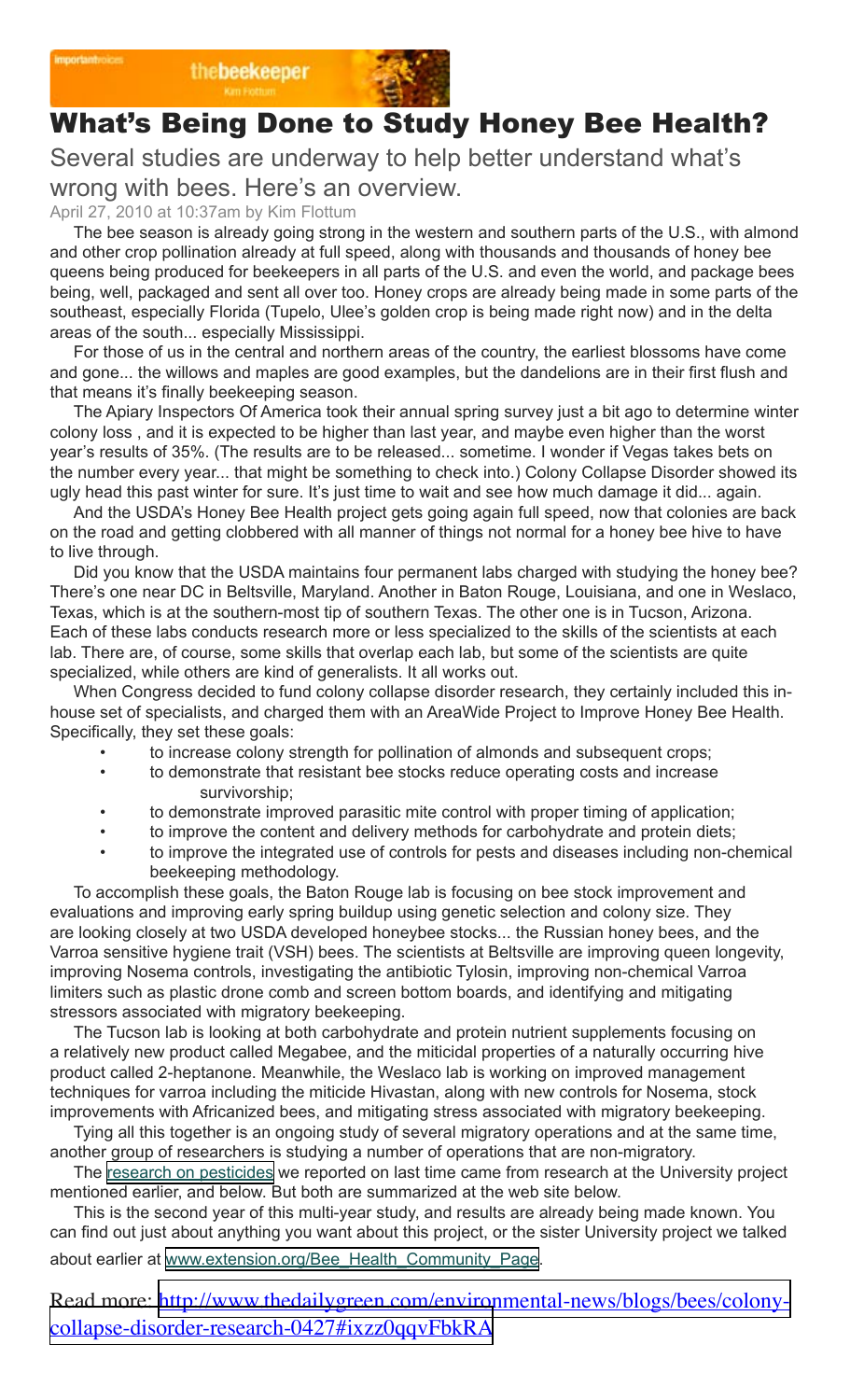# $\mathbf{POO}_\mathrm{City}$

### •••Development News Pittsburgh beekeepers create nation's first community apiary in Homewood

WEDNESDAY, MAY 19, 2010

Pittsburgh is now home to the U.S.'s first community apiary -- a community garden of sorts, but instead of herbs and veggies being grown, it's bees being kept.

The apiary hosted a ribbon cutting on Friday at its new site on a strip of long-vacant, blighted land along the East Busway and across the street from local microbrewer. Beekeeping nonprofit was granted a free, five-year lease from the URA and the Mayor's office, says cofounder Meredith Meyer Grelli.

"This is going to be a great site for beekeepers and also a great place for the community," says Meyer Grelli. "We wanted to come up with a site that inspires creative reuse of the urban land with an eye toward the environment."

Meyer Grelli says other apiaries around the country are oriented more to demonstration, but Burgh Bees' cooperative apiary is an entirely new model for the U.S. The apiary hosts five hives exclusively for teaching new beekeepers, and also offers space to newly trained beekeepers to keep hives of their own. It also hosts a pollinator garden that is maintained by community volunteers, including residents and students. The apiary itself is funded with donations from individuals and foundations, and by sales from honey.....

Burgh Bees has about 400 members, and in the last two years, has trained about 110 Pittsburghers in beekeeping.

#### **Honey Update:May 2010**

The 2009 U.S. honey crop was the poorest U.S. honey crop in recorded history. The 144 million pound crop was down 12% from the 2008 crop, and down 28% from the 200 million average crop levels of 10 years ago. Over the last 5 years, the U.S. honey crop has averaged 156 million pounds.

Some of the reasons for the poor 2009 U. S. crop are listed below:

- Weather  $-$  Drought conditions in the West, and very cool, wet weather in the upper Mid-West
- Reduced forage area Much of the prime forage area for bees has been turned into farm land for cash crops or developed for commercial or residential use.
- Fewer bees Colony Collapse Disorder and increased pesticide use in what was once bee forage
- areas has reduced bee colony numbers....

Concerns that China is dumping contaminated honey into the U.S. market, often laundered through third countries to avoid stiff anti-dumping tariffs, was raised in Congress today before a commission tasked with reviewing the 10-year-old deal to give the communist nation permanent normal trade relations (PNTR). "Even our honey industry is under siege



from imports of Chineseorigin honey," said Senator Chuck Schumer of New York. "Ongoing schemes by Chinese exporters to circumvent U.S. anti-dumping, food labeling and food safety laws, threaten

the continued health of the U.S. honey industry and by extension the health of agricultural industries."

Schumer said that China is guilty of violating anti-dumping laws, is running honey through several other countries then into the United States to avoid tariffs, and is even shipping honey contaminated with antibiotics.

"It's just an indication of what China is doing to flaunt our laws," the Democrat told the U.S.-China Economic and Security Review Commission. The commission is tasked with monitoring and reporting on the successes and failures of the 2000 preferred trade status former President Clinton and the Senate granted to China amid claims it would open China's doors to American businesses.

Schumer and three other senators -- Ohio Democrat Sherrod Brown, Michigan Democrat Debbie Stabenow and South Carolina Republican Lindsey Graham -- all blasted the 2000 deal as hollow and one that has instead robbed over 2 million jobs and led to the closure

# USA- MODIFICATION OF THE CALIFORNIA FOOD AND AGRICULTURAL CODE , RELATING TO BEES

Wednesday, 09 June 2010 14:46 Written by

#### [Analia Manrique](http://www.apinews.com/en/component/k2/itemlist/user/64-analiamanriquez)z

This bill AB1912 would create the California Apiary Research Commission in state government with a prescribed membership, and would specify the powers, duties, and responsibilities of the commission. The commission would be authorized to conduct research and education programs relating to honeybees and the beekeeping industry. The bill would authorize the commission to levy an assessment, as provided, on bee producers, as defined, and would authorize the expenditure of those funds for purposes of implementing and administering the bill's provisions, thereby making an appropriation. editor's note...taxes too!